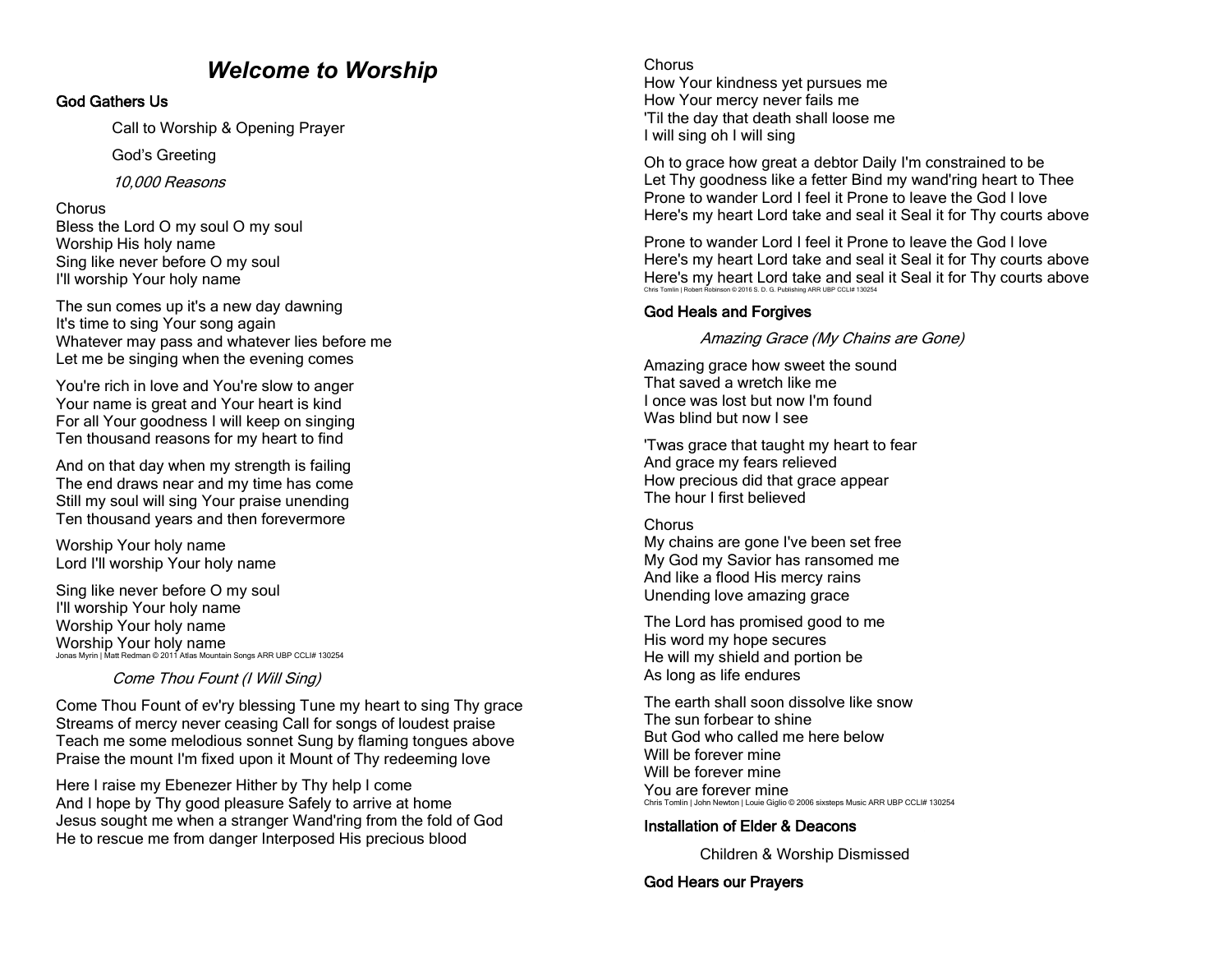#### God Teaches Us

Text: Colossians 3:18-4:1 (p. 1170) Message: Clothed with Christ at Home and at Work Prayer of Application

Take My Life (Holiness)

Holiness holiness Is what I long for Holiness is what I need Holiness holiness Is what You want from me

Faithfulness faithfulness Is what I long for Faithfulness is what I need Faithfulness faithfulness Is what You want from me

Chorus So take my heart and form it Take my mind transform it Take my will conform it To Yours to Yours oh Lord

Righteousness righteousness Is what I long for Righteousness is what I need Righteousness righteousness Is what You want from me Scott Underwood © 1995 Mercy / Vineyard Publishing ARR UBP CCLI# 130254

#### God Sends Us

Parting Blessing

We Receive Your Blessing

We receive Your blessing We receive Your grace As we walk in the light Shining from Your face May the peace that You give Change the way that we live We receive Your blessing As we leave this place (Repeat)

Praise God from whom all blessings flow Praise Him all creatures here below Praise Him above you heavenly hosts Praise Father Son and praise the Holy Ghost Grace Moes | Natasha Moes © 2003 Unity Music Ministries For use solely with the SongSelect® ARR UBP CCLI# 130254

Giving Our Offering as We Leave Resonate Global Missions: Jeong Gho (Next week: Interfaith Ministries)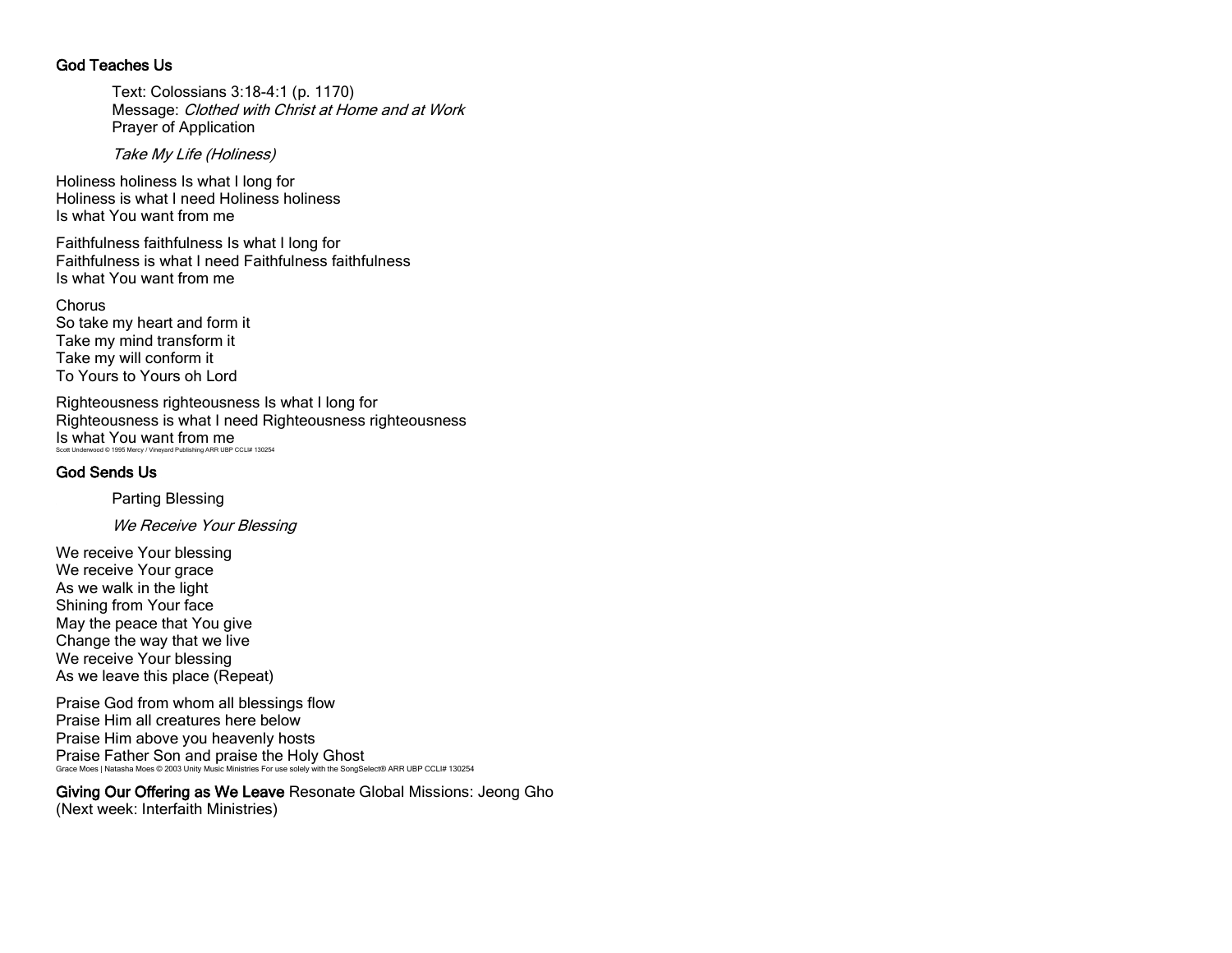Almond Valley CRC Evening Worship<br>June 19, 2022<br>Leading in Worship: Pastor Mark VanDyke, Cliff Schoolland

#### Welcome & Opening Prayer

#### God's Greeting

#### Songs of Faith

Be Still and Know

Be still and know that I am God Be still and know that I am God Be still and know that I am God

I am the God that healeth thee I am the God that healeth thee I am the God that healeth thee

I love you with a steadfast love I love you with a steadfast love I love you with a steadfast love

In Thee O Lord I put my trust In Thee O Lord I put my trust In Thee O Lord I put my trust Public Domain

Have Thine Own Way – PH #287 vs. 1-4

#### Share & Prayer

#### Scripture Reading

Acts 6:8-7:53 (p. 1086)

#### Message

"A Sermon for Stiff-Necked People"

#### Song of Response

Teach Me, O Lord, Your Way of Truth – PH #276 vs. 1-4

#### God's Parting Blessing

#### Closing Song

Praise God from Whom All Blessings Flow – PH #638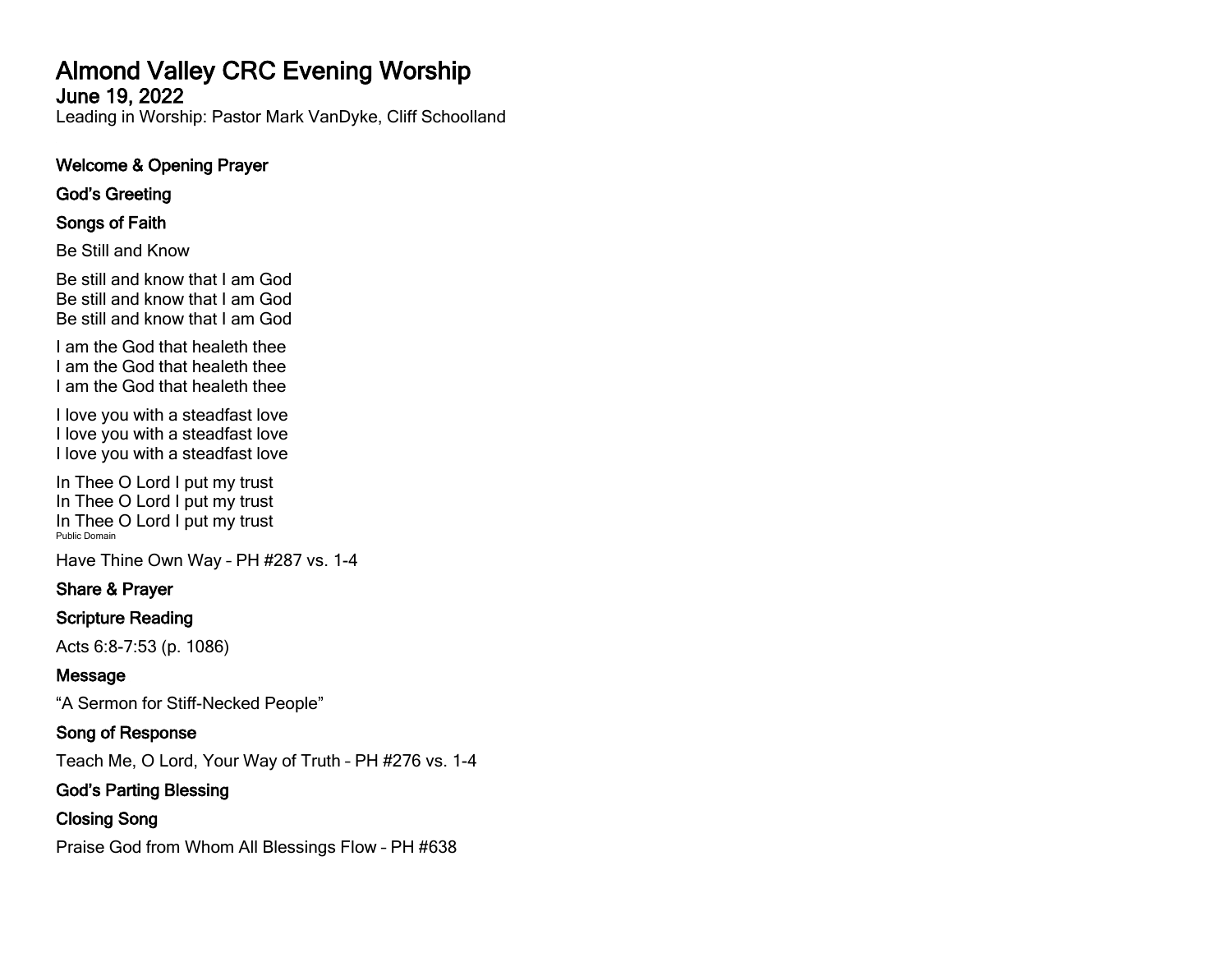## Orchard *Weekly the*

**JUNE 19, 2022**

#### **Sunday**

Morning Worship: Colossians 3:18-4:1, Clothed with Christ at Home and at Work Evening Worship: Acts 6:8-7:53 A Sermon for Stiff Necked People

This coming Sunday we will be installing the new council members during the morning worship service. Officers to be installed are Patrick Visser & Ric Winters as Elders. The Deacons are Daniel Dykxhoorn & Tim Fernandes.

#### **Announcements**

The Deacons are working on the Ripon Christian 2022-23 school year and AVCRC's financial obligation for the upcoming year. As in years past, parents receive the supporting church discount. Parents who feel they need additional support, should contact Paul Anema or Tyler Goslinga. We will once again be using the FACTS system, and all information will be strictly confidential. The Deacons would like to thank the congregation for their continued and steadfast support of this important ministry.

Office Hours have changed for the summer. The church office will be open from 8:30am—3:00pm on Tuesday, Thursday & Friday. All bulletin and newsletter announcements need to be submitted by Tuesdays, 12:00pm.

Our congregation will be continuing with our Saturday Homeless Lunch program, and we thank all of you who've already volunteered to help. We still have opportunities for members to get involved with this program. We need shoes! Many of the homeless we meet are walking around on tattered shoes, or just socks. No dress shoes please, and specifically, we're looking for men's sizes 8- 13, and women's sizes 7-11. Athletic or walking shoes are great. We're also looking for shoppers. Every other week, we purchase supplies (food, water, condiments, etc.). If there's a savvy shopper and bargain hunter reading this, contact Richard Brown or Bill Butterman. This would be a great way to participate in this rewarding program!

#### Church Family

Birthdays this week: 6/19 Nash Goslinga, Bev Maliepaard 6/21 Janeen Dykxhoorn

Anniversaries this week: 6/19 Randy & Kriste Moret 6/20 Daniel & Janeen Dykxhoorn 6/22 John & Sharon Van Zwaluwenburg 6/23 Tim & Connie Bloemhof, Bert & Nancy Vander Veen 6/26 Rich & Bev Maliepaard

#### **This Week**

**Sunday** 

8:15am Worship Team Rehearsal 9:30am Morning Worship 10:45am Kids Choir 11:00am Adult Education Class 6:00pm Evening Worship

#### Monday

8:30am Let's Go Out for Breakfast: Denny's, Ripon—inside Flying J

**Tuesday** 7:00pm Elders Meeting

**Thursday** 7:00pm Worship Rehearsal

#### **Next Sunday**

9:30am Morning Worship 10:45am Kids Choir 11:00am Adult Education Class